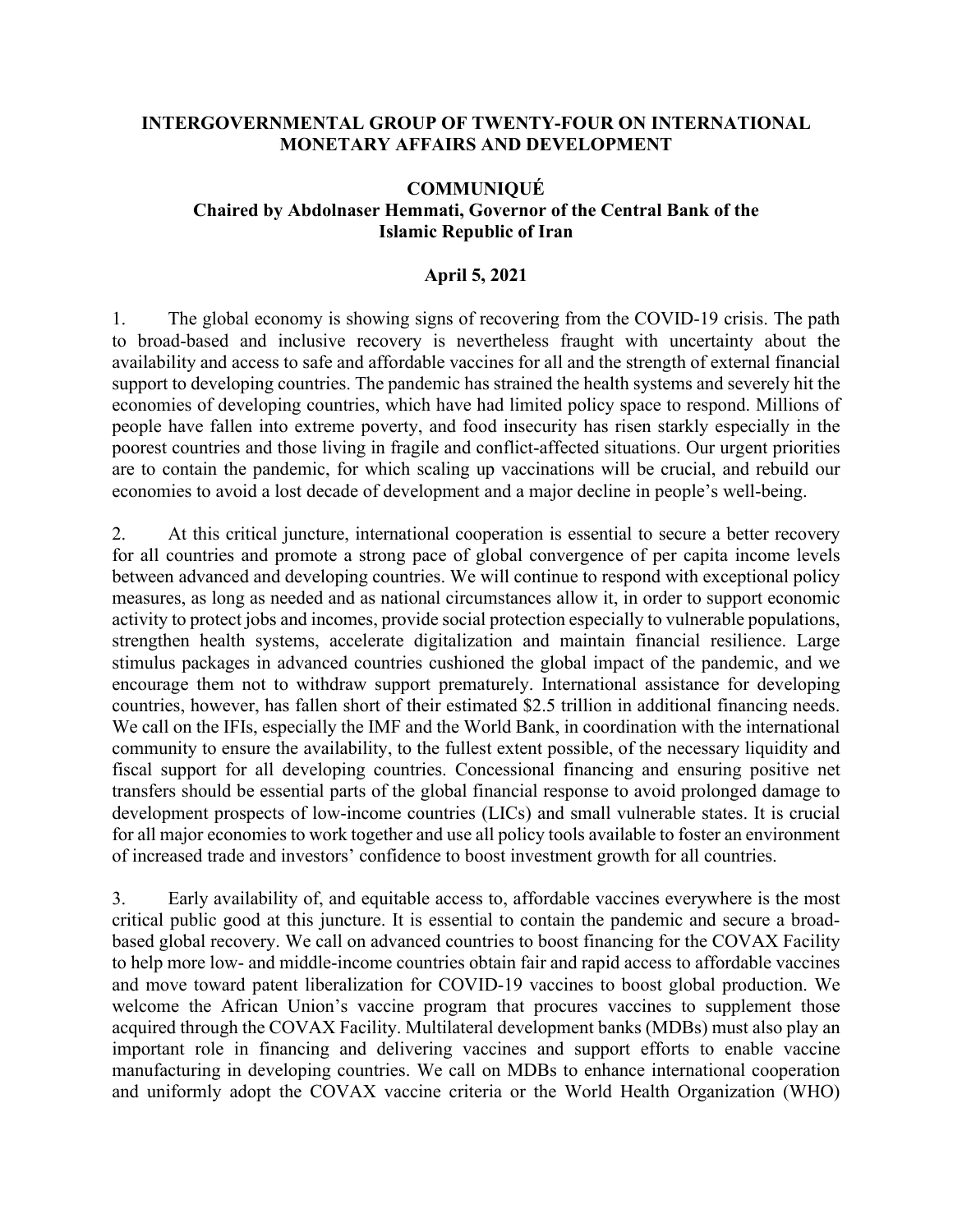Emergency Use List. At this time, developing countries' access to vaccines is constrained by existing supply, which has mostly been purchased by advanced economies. We call on the World Trade Organization and MDBs to seek solutions to scale up the production of vaccines, including addressing intellectual property rules to expand the manufacturing of vaccines and other medical products to effectively deal with the COVID-19 pandemic.

4. We reiterate the importance of a strong global financial safety net, with an adequately resourced, quota-based IMF at its center. We welcome the stronger support in the IMF's Executive Board for a meaningful new allocation of Special Drawing Rights (SDRs) to address long-term global liquidity needs. This must be made alongside commitments from members with strong external positions to voluntarily channel their SDRs, including from the new allocation, to benefit countries in need of liquidity support in these exceptional times. Recycling mechanisms that boost IMF's lending capacity will enable the Fund to increase access limits for borrowers and provide additional support to low- and middle-income countries. Going forward, the IMF should take steps to modernize and enhance the impact of SDRs, including considering a more equitable and just way to allocate SDRs across countries to take account of demand. We urge the IMF to ensure utilization of SDRs in a transparent and accountable manner. We further urge the IMF to ensure the timely completion of the  $16<sup>th</sup>$  General Review of Quotas by end-2023, and look forward to increased quota resources, reduced reliance on borrowed resources and the implementation of long-awaited governance reforms to increase the quota share of emerging markets and developing countries while protecting the shares of the poorest countries.

5. We commend the swift response of the IMF to support its member countries since the onset of the pandemic. Going forward, it is important for the IMF to flexibly adapt its lending toolkit to the evolving needs of low- and middle-income countries during their recovery. We draw attention to the role of precautionary financing instruments in helping eligible countries deal with tail external risks. Since this is the year for the IMF to review its Access Limits as well as its Surcharge Policy, we urge the Fund to correct the regressive and pro-cyclical character of the Surcharge Policy and consider specific measures, such as suspending surcharges at this time to help countries' economic recovery. We encourage the IMF to further consider a significant permanent reduction in surcharges or their elimination. In addition to seeking new donor resources, we encourage the Fund to explore non-traditional and predictable funding options to boost the Poverty Reduction and Growth Trust's resources as well as to increase the IMF's own resources devoted to capacity development that has been increasingly sought by countries. We urge the IMF to find the means to increase its internal budget resources to ensure that it has the necessary financial and human resources to fulfill its mandate. We look forward to the upcoming review of the IMF's Institutional View on Capital Flows which should aim to help countries reap the benefits of capital flows while managing risks to ensure stability.

6. It is crucial to support developing countries in managing their worsening debt vulnerabilities to avoid a debt crisis that retards development progress and enable countries to accelerate growth and regain debt sustainability. The G20's Debt Service Suspension Initiative (DSSI) has provided short-term breathing space for many LICs, more than half of which are under high risk of debt distress or in distress. Debt treatments may be needed for some countries to put them on the path to achieve debt sustainability. In this regard, we welcome the G20's Common Framework for Debt Treatments (CF) beyond the DSSI. We look forward to fair, meaningful and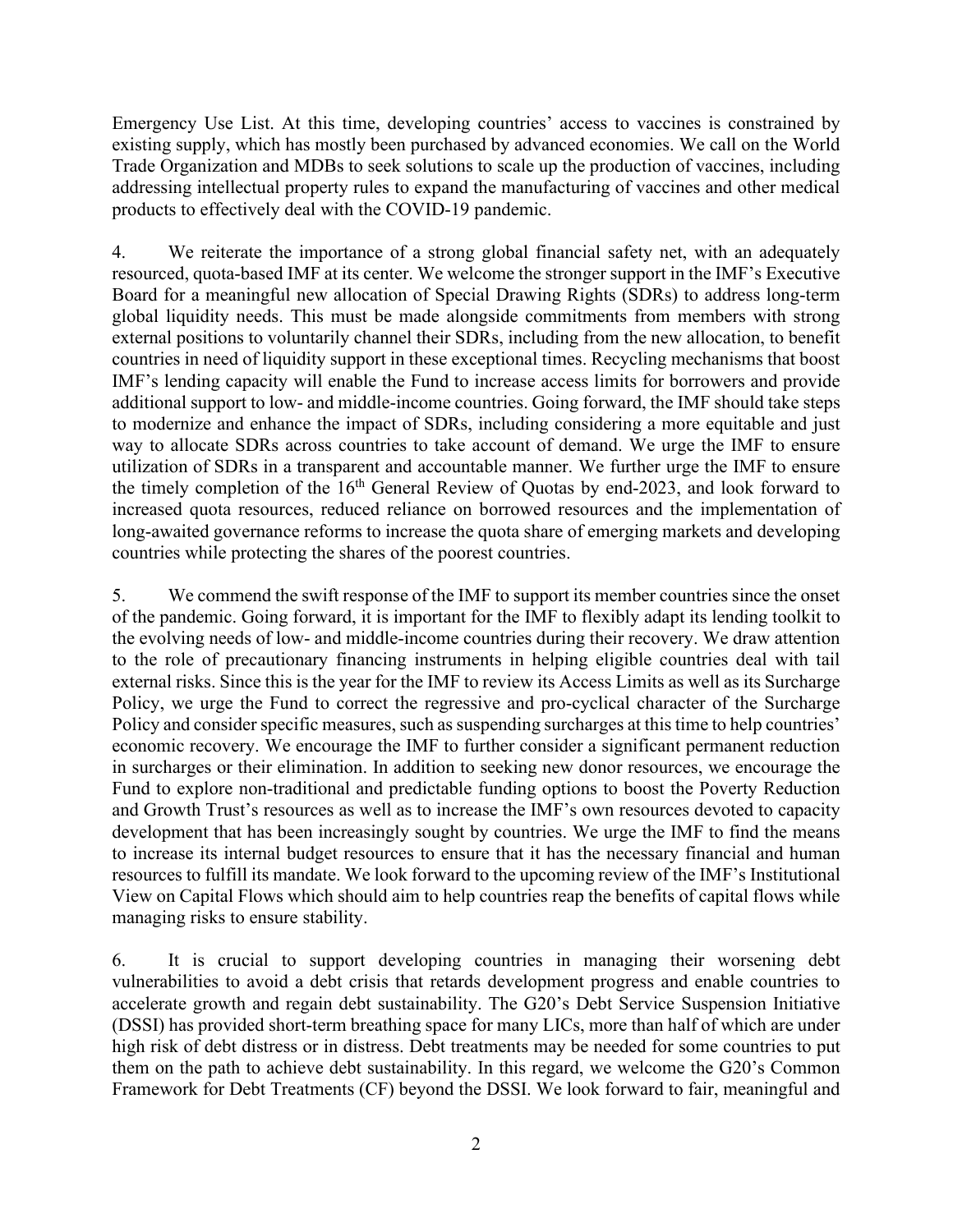expeditious sovereign debt treatments, with participation of private creditors, within the CF. We encourage the IMF and the World Bank Group (WBG) to support the implementation of the CF in line with their mandates, provide exceptional financial support to strengthen the capacity of countries to undertake debt treatments when sought and enhance debt management frameworks, including transparency of debtor and creditor countries and reporting standards. Realistic debt sustainability assessments are necessary to determine the depth of the financing needed. We encourage MDBs to support low- and middle- income countries in need of debt relief, including through innovative instruments to reduce debt burdens and ensuring significant positive net transfers. The effective implementation of the CF in a way that moderates market and credit rating agency reactions could encourage eligible countries to seek timely debt treatment, when needed. We reiterate our call for increased multilateral efforts to improve the architecture for sovereign debt resolution to facilitate expeditious debt treatments.

7. Severe fiscal constraints and heightened debt vulnerabilities imperil our ability to contain the pandemic and invest to build back our economies in an inclusive, resilient and sustainable manner. The WBG and other MDBs should use the strength of their balance sheets to scale up financial support to both low- and middle-income countries. We commend the WBG's frontloaded International Development Association (IDA) lending program. We look forward to the successful completion of IDA20 replenishment in end-2021. The WBG should strengthen its financial support for middle-income countries and consider waiving front-end and commitment fees to help countries recover. We urge the WBG to explore options to stretch its balance sheets to the fullest extent possible to boost their medium-term lending capacity, including greater flexibility in implementing individual country lending limits. Shareholders should monitor and address constraints to MDBs' lending capacity in a timely way.

8. Developing countries will need to explore all sources of financing to rebuild fiscal buffers as their economies recover and ensure effective use of resources. Countries should explore avenues to ensure that taxes can contribute to raise revenues, address inequality, improve health outcomes and promote a sustainable recovery. We urge the IMF and the WBG to further strengthen support for capacity building for domestic resource mobilization and public debt and expenditure management. We call on the IMF and the WBG to enhance their support to address the challenges faced by small states, fragile and conflict-affected states and countries hosting refugees and experiencing significant migration influx. We urge the WBG and other MDBs to explore innovative and effective solutions, including de-risking instruments, to leverage more private financing in sustainable energy and other infrastructure investments as well as initiatives to support small and medium enterprises.

9. We call for multilateral cooperation to reform international tax rules and practices to prevent further erosion of our tax bases. On the taxation of the digital economy, we look forward to a fair and equitable multilateral solution that addresses concerns of developing countries and the taxation challenges of digitalization. We seek a solution that yields meaningful and sustainable revenues for developing countries by enabling them to tax their fair share of the profits of multinationals in this digital age. The solution should be simple to implement and comply with. Additionally, we urge the IMF and the WBG to deepen their work to measure, monitor, and contain illicit financial flows.